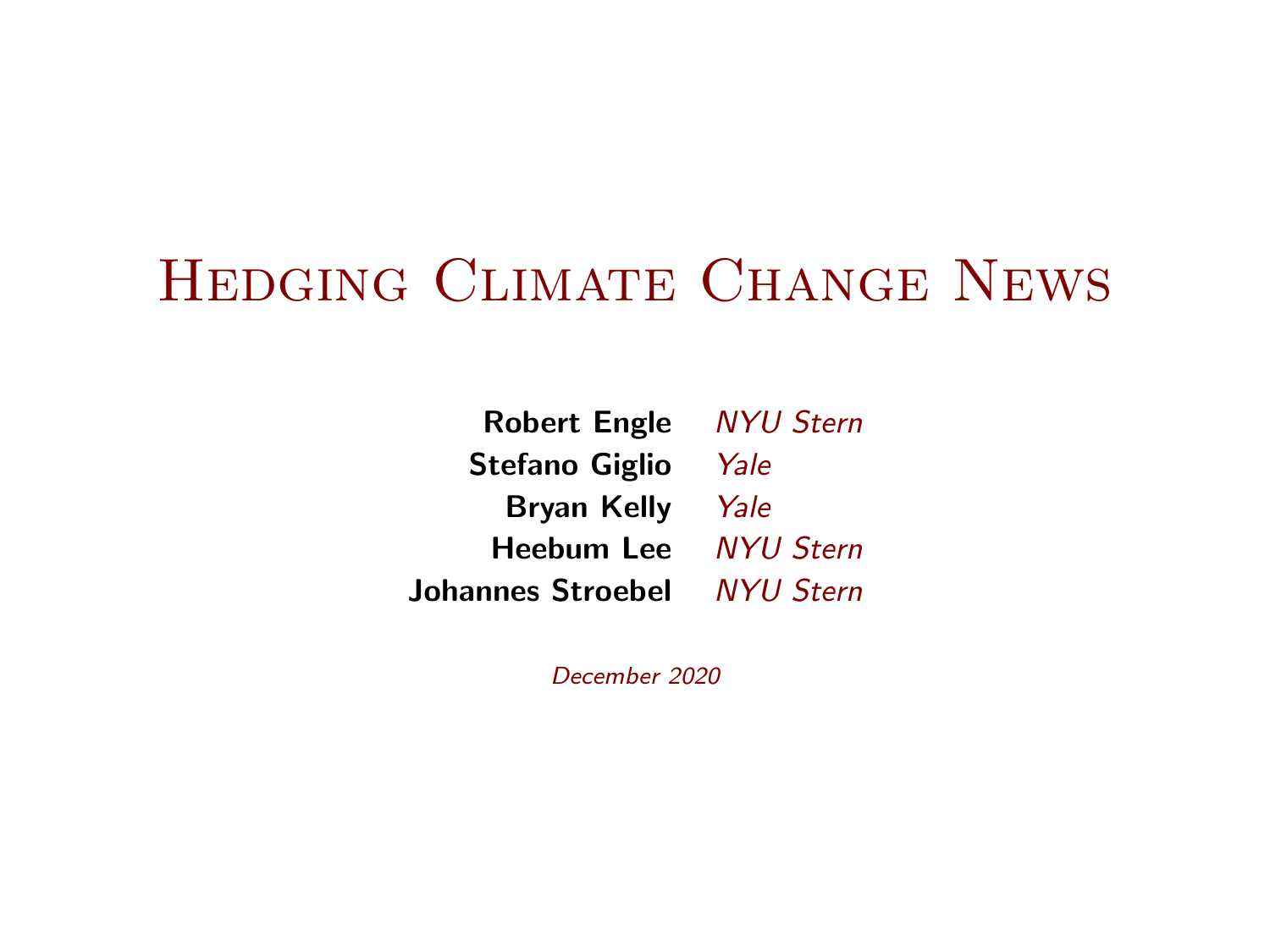#### The Problem

- $\triangleright$  A primary function of financial markets is to allow for risk sharing across different agents
- $\blacktriangleright$  How would you use financial markets to hedge against realizations of climate risk?
	- $\triangleright$  WANTED: Portfolio that pays off in states with particularly bad climate-econ outcomes
	- $\blacktriangleright$  How do you identify these states? Which outcomes and at what horizon?
	- $\blacktriangleright$  Which assets' payoffs correlate with these?
	- $\triangleright$  No derivatives with payoffs obviously linked to measurable effects of climate change (rising sea levels, changing temperatures) ...
	- $\blacktriangleright$  ... particularly for horizons of several decades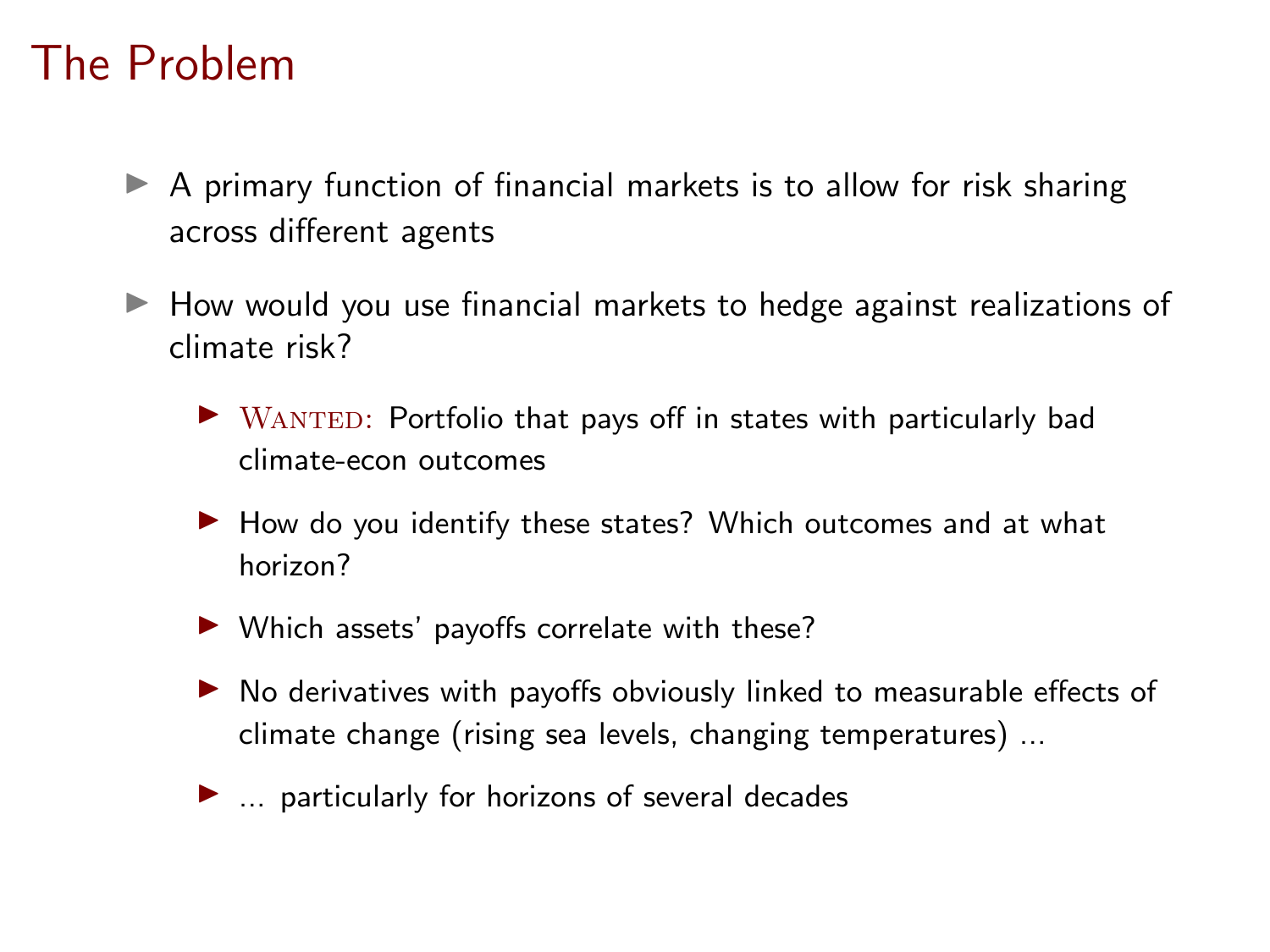# Our Approach

MERTON: When infeasible to directly hedge long-lived risks, it may be possible to replicate the infeasible hedge with a *dynamic strategy* 

Sequence of short-lived portfolios that hedge news about long-term outcome

Replaces idealized (and infeasible) long-dated, buy+hold derivative contract with actively managed portfolio that pays off upon the arrival of bad news about climate change each period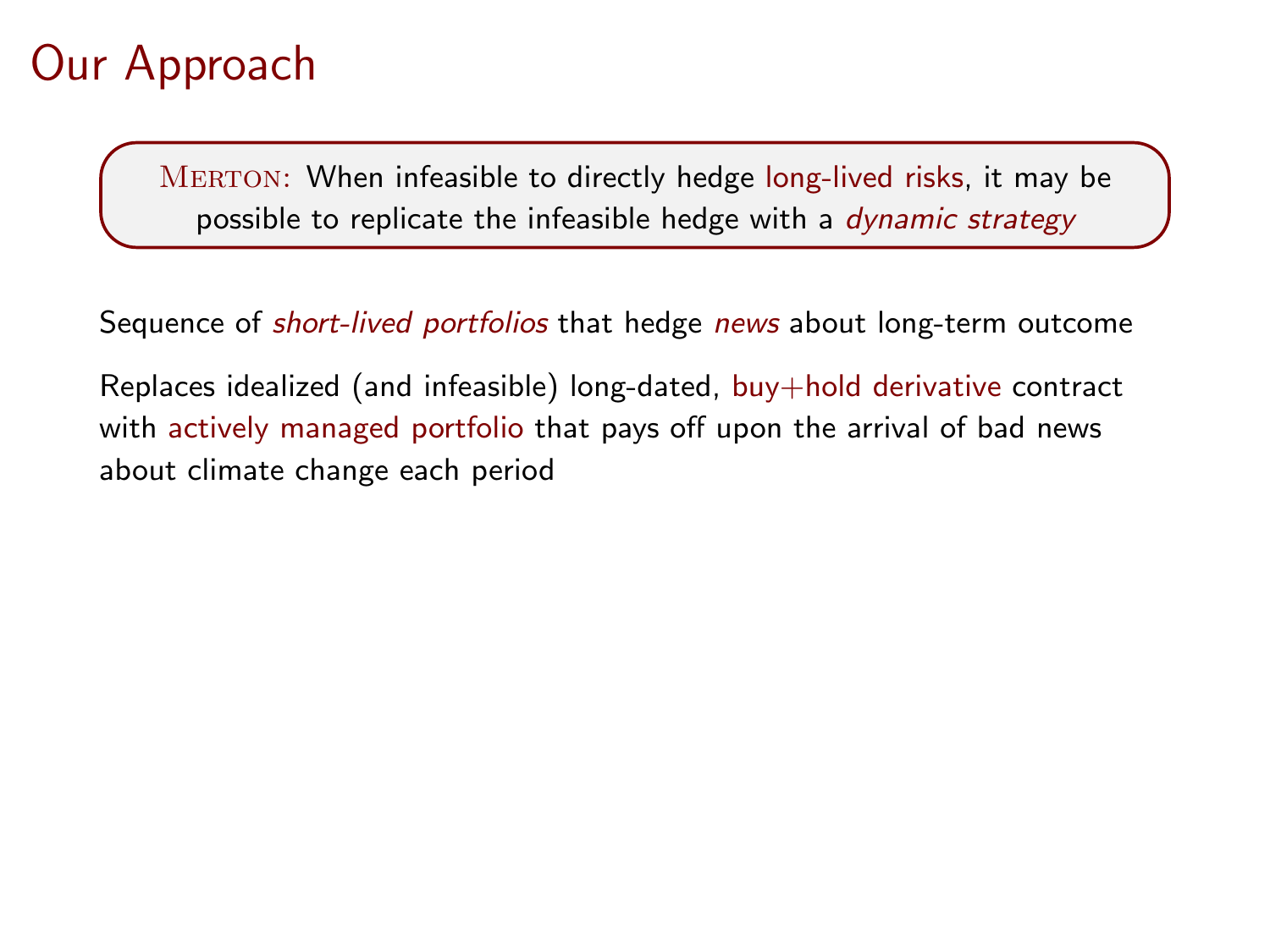# Our Approach

MERTON: When infeasible to directly hedge long-lived risks, it may be possible to replicate the infeasible hedge with a dynamic strategy

Sequence of *short-lived portfolios* that hedge *news* about long-term outcome

Replaces idealized (and infeasible) long-dated, buy+hold derivative contract with actively managed portfolio that pays off upon the arrival of bad news about climate change each period

- 1. WHAT NEWS? How do we determine incremental shocks to hedge to establish long-lived climate hedge?
- 2. WHICH ASSETS? How to identify portfolio best suited to hedge this news?

**OUR CONTRIBUTION** 

DATA + ECONOMETRICS to engineer CLIMATE HEDGE SOLUTION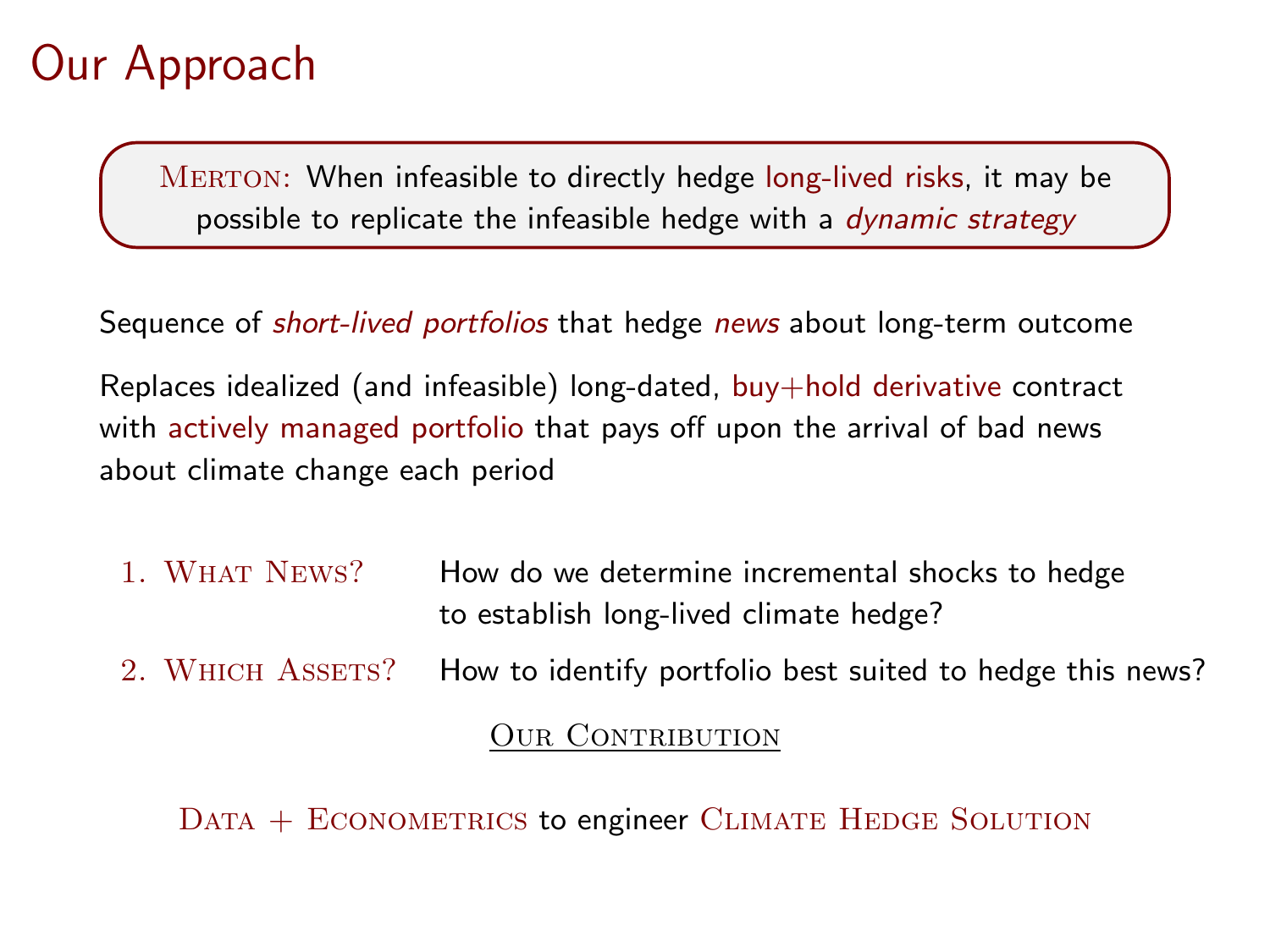OBJECTIVE: Identify news about climate change

- ▶ Should be relevant to and salient for investors and hedgers concerned about climate risks
- $\blacktriangleright$  Many possibilities: traded prices, weather data, disaster events,...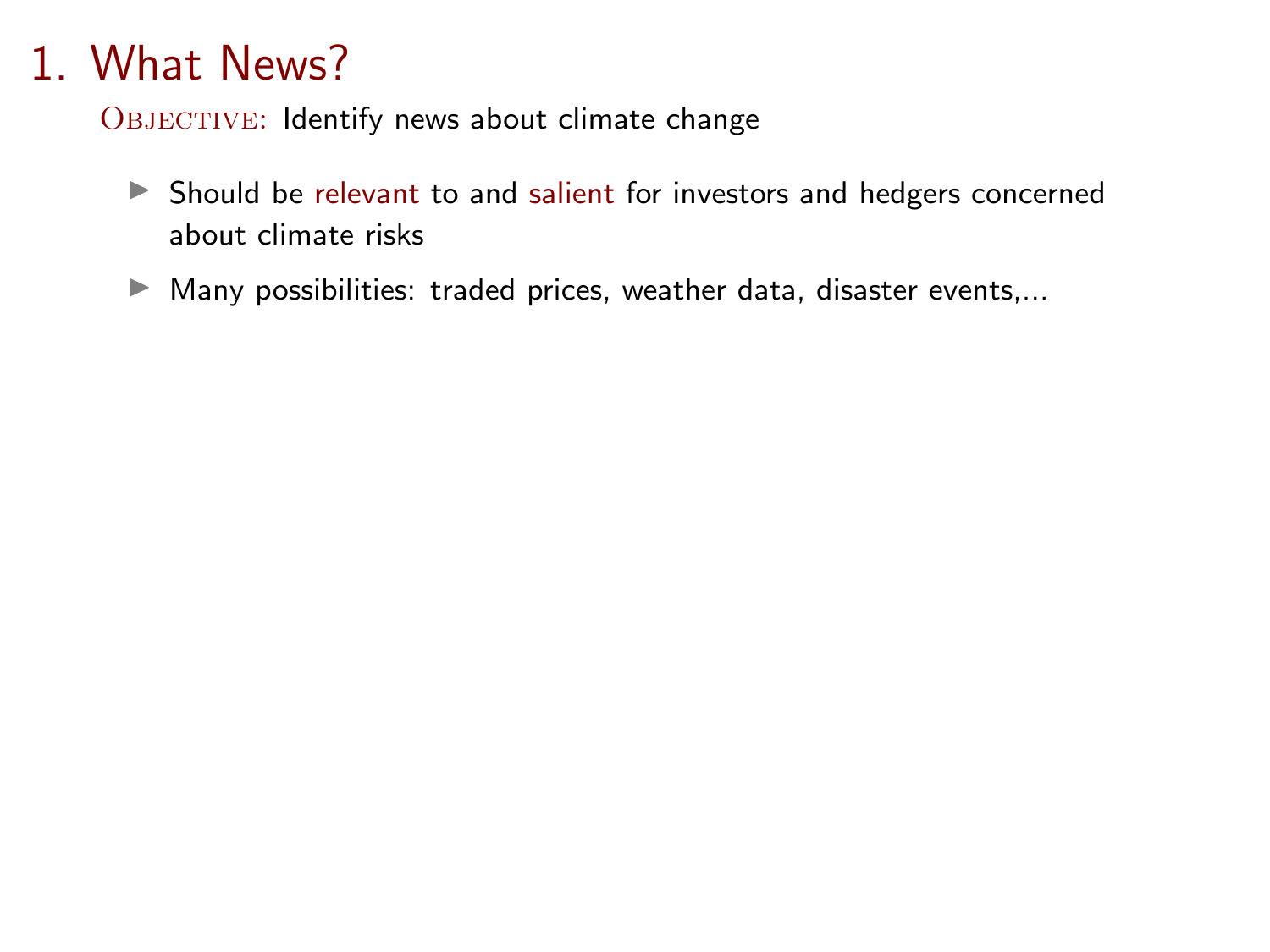OBJECTIVE: Identify news about climate change

- $\triangleright$  Should be relevant to and salient for investors and hedgers concerned about climate risks
- $\blacktriangleright$  Many possibilities: traded prices, weather data, disaster events,...

Our Choice: Extract news shocks from texts provided by media outlets. Two complementary approaches.

- $\blacktriangleright$  1) Reporting in salient outlet (WSJ) and derive correlation of coverage with Climate Change Vocabulary - "WSJ Climate Change News Index"
	- $\approx$  Climate covered in newspaper = bad news about the climate
- $\triangleright$  2) Among major media outlets, track fraction of *negative* Climate Change news - "CH Negative Climate Change News Index"
- $\blacktriangleright$  Many degrees of freedom here, constrain to obvious choices
- $\blacktriangleright$  Climate news series on my website for download
- $\blacktriangleright$  "Proof of Concept" Exact target depends on application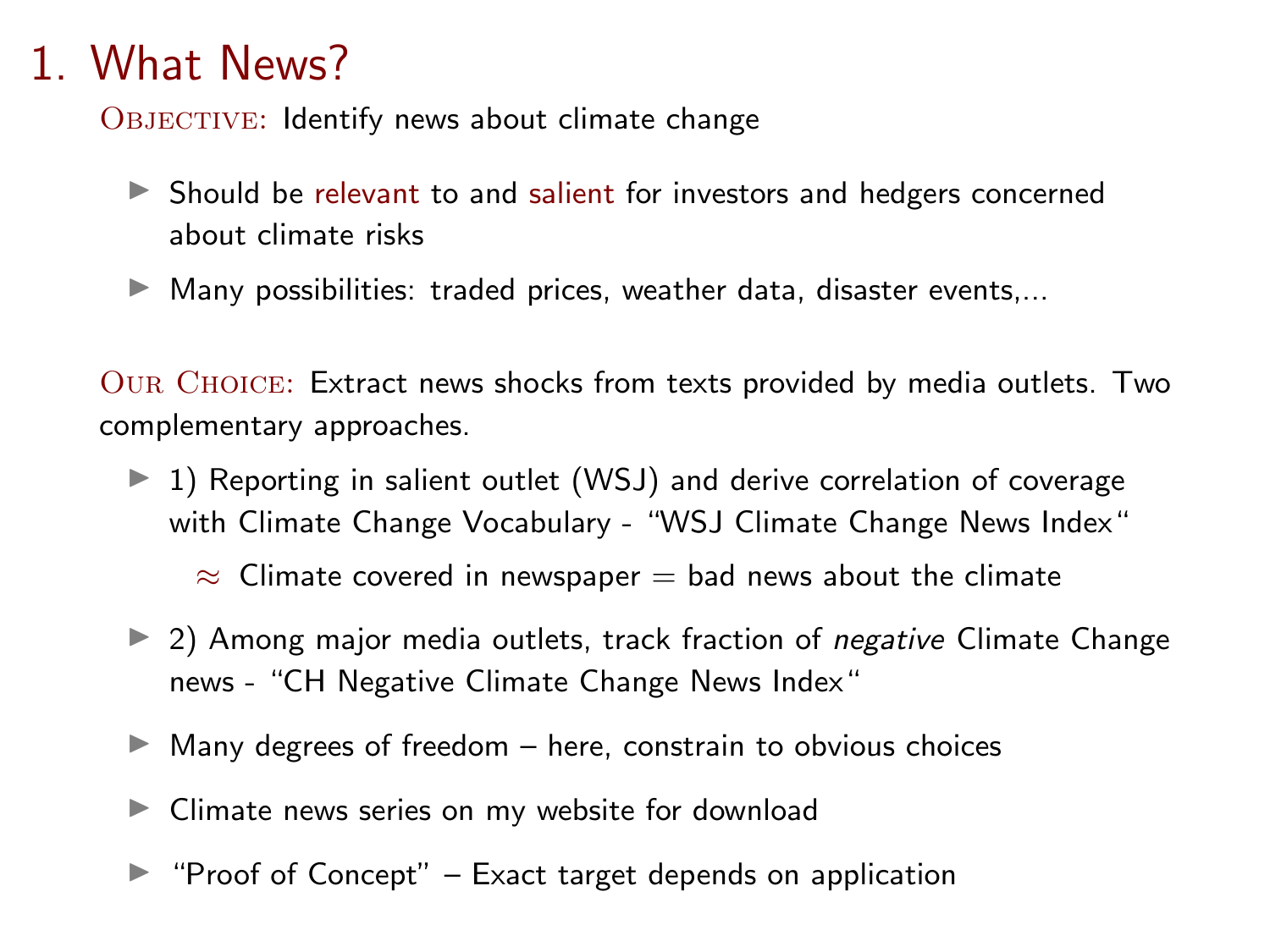WSJ CC Index - Climate Change Vocabulary



Construct Climate Change Vocabulary from authoritative texts

- $\blacktriangleright$  19 climate change white papers on from the IPCC, EPA, USGCRP
- $\triangleright$  55 climate change glossaries (UN, BBC, IPCC, NASA, EPA, etc.)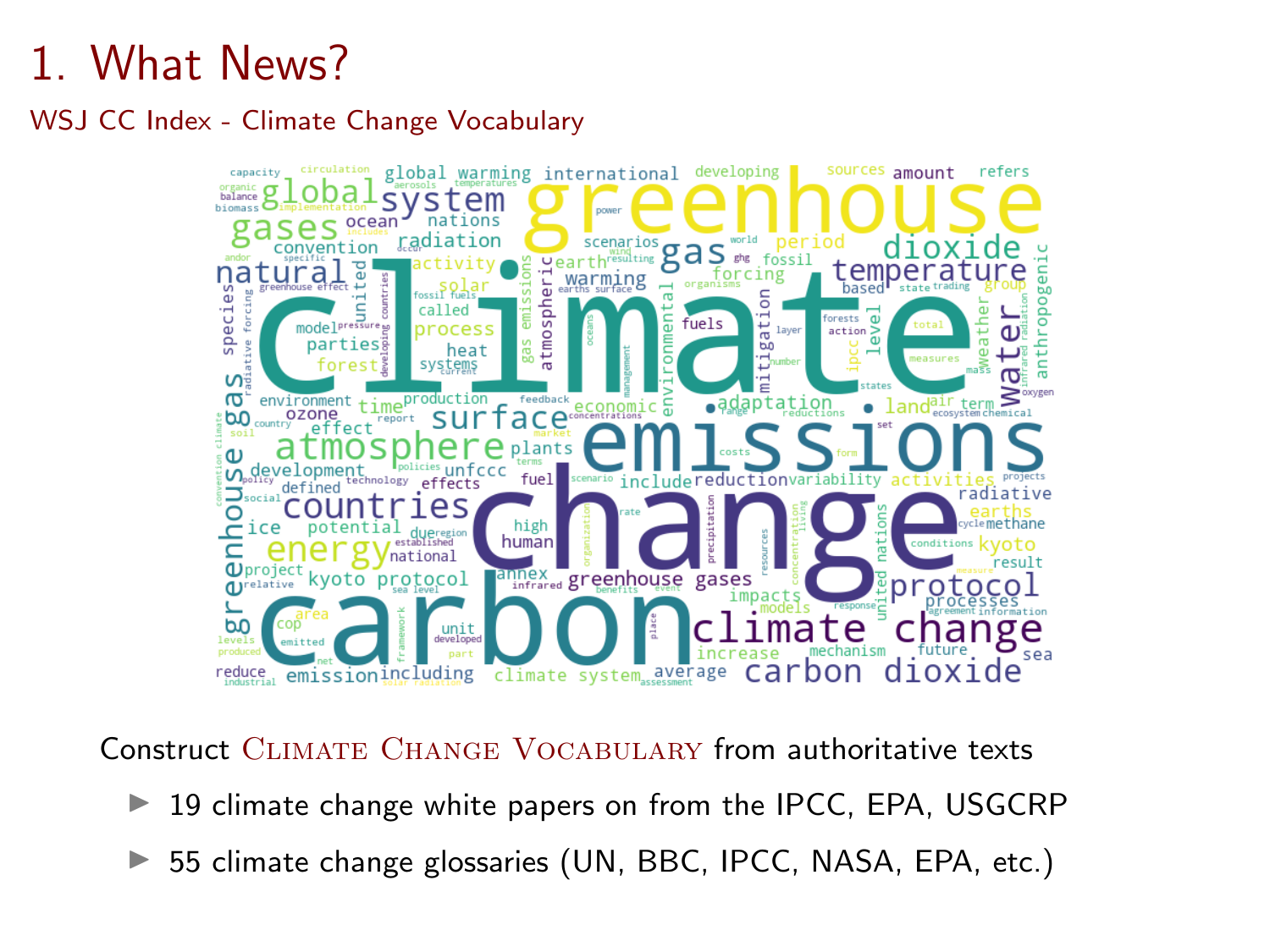WSJ CC Index - Building an Index of Climate Change News

Our first measure (heuristically) describes fraction of The Wall Street Journal dedicated to climate change topics each day



In particular, COSINE SIMILARITY,  $cos(\theta)$ , between each day's WSJ edition and the Climate Change Vocabulary, represented as vectors of word counts (TF-IDF)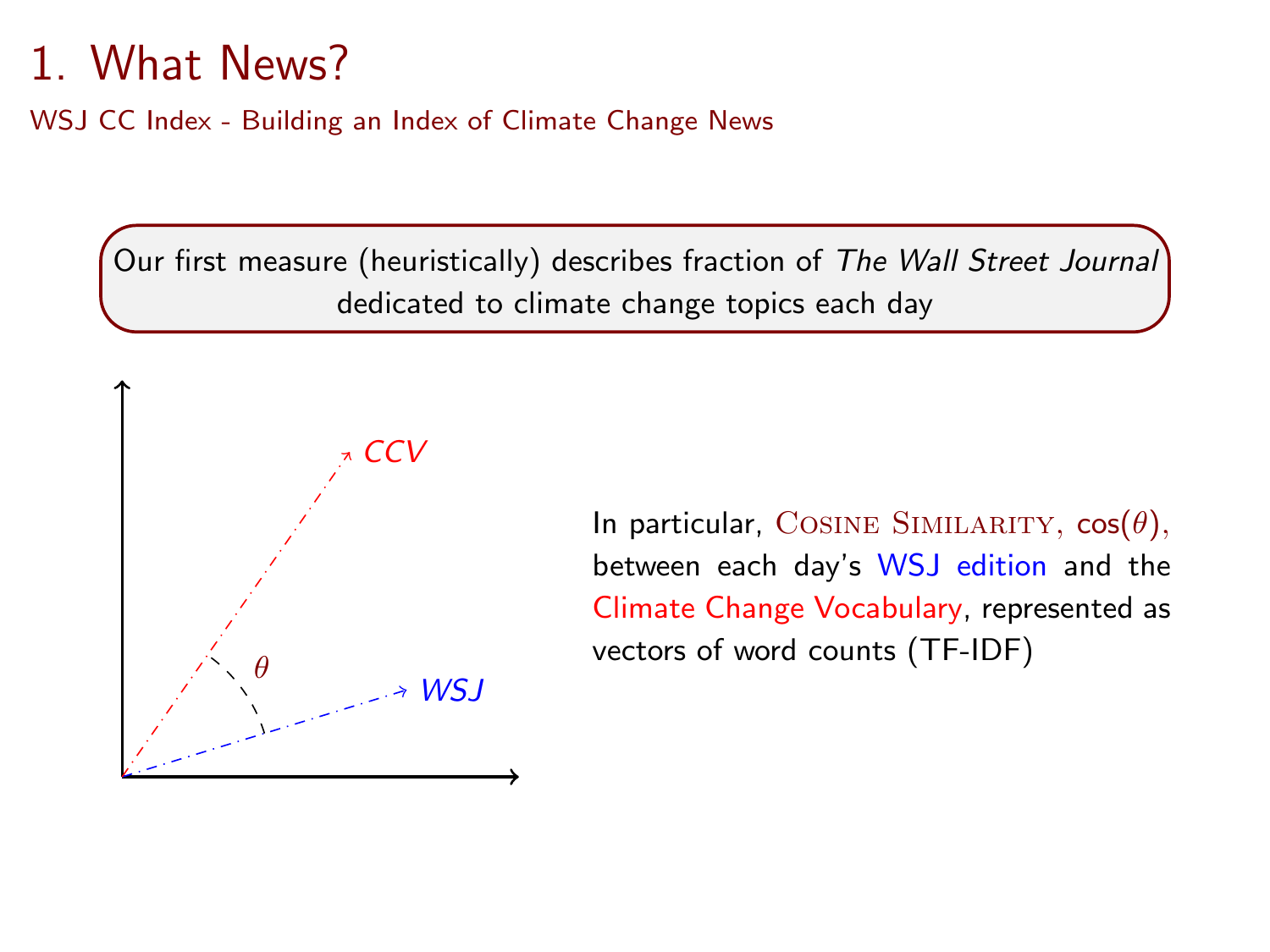

This is a level measure. Climate change news shocks are  $AR(1)$ innovations to monthly index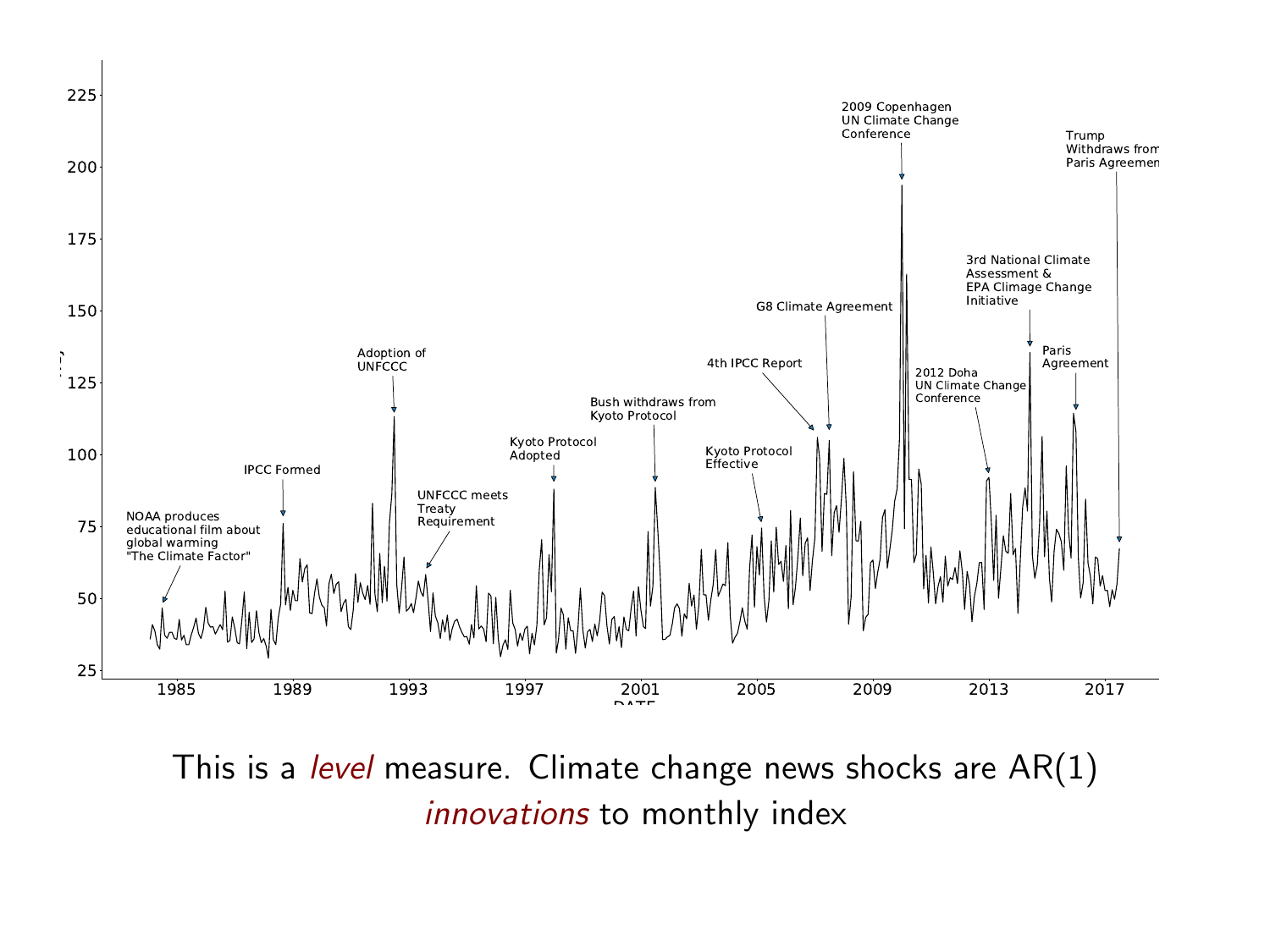CH Negative Climate Change News Index

Our second measure represents fraction of news articles about climate change topics with negative sentiment each day

- $\triangleright$  Starting in 2008, Crimson Hexagon collects massive corpus from major media outlets and provides fraction of news articles dedicated to certain search terms by "sentiment" of article.
- $\blacktriangleright$  Use search phrase "Climate Change", restrict to news media and explore share of articles with negative sentiment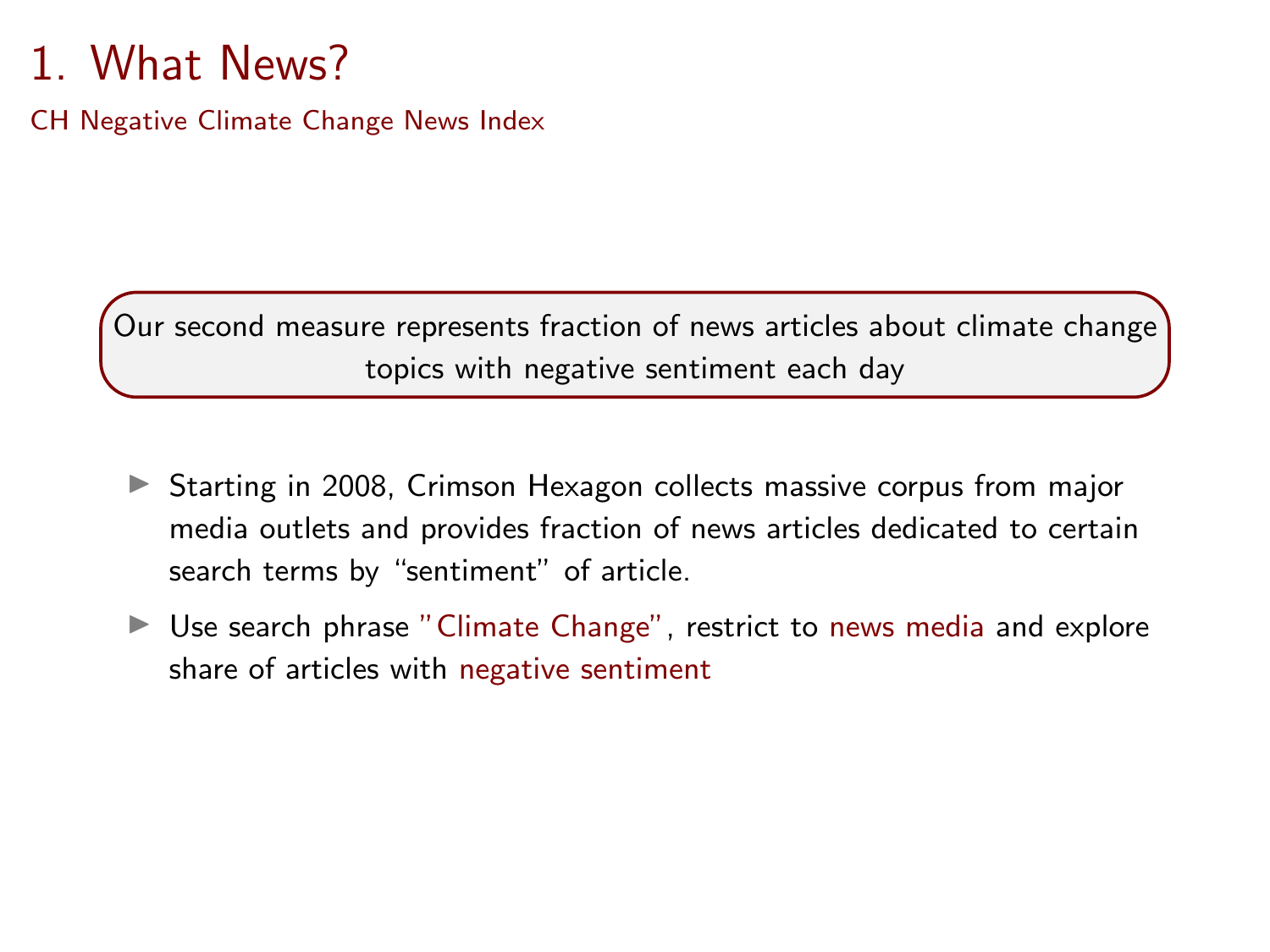

Two measures move together but not identically (e.g., idiosyncratic Climategate reporting by WSJ)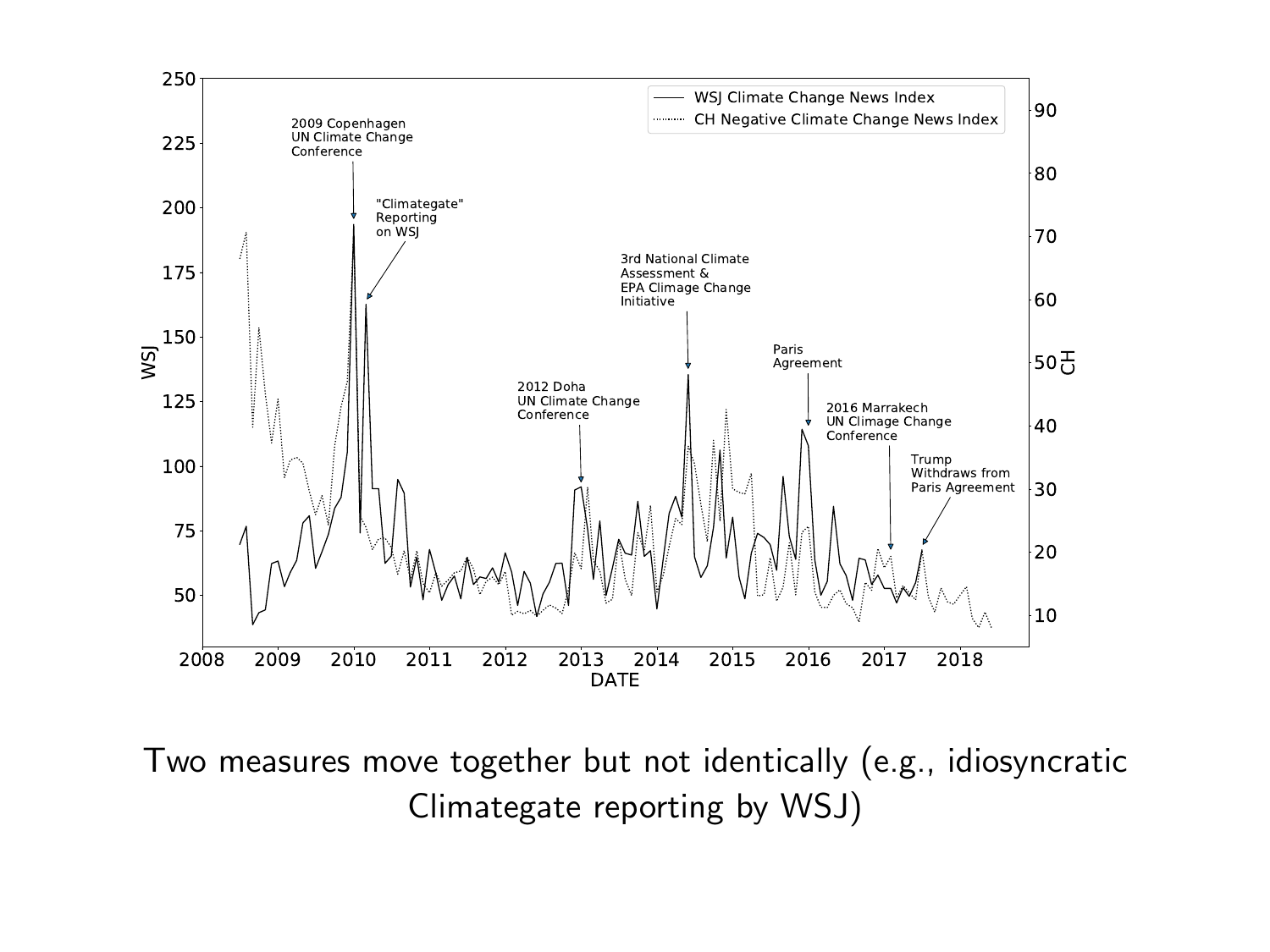#### 2. Which Assets?

OBJECTIVE: Build portfolio that maximally hedges climate news shocks

Primary Challenges: Short sample, No "easy" hedges

Our solution:

- $\blacktriangleright$  Impose structure/parsimony on estimation (confronts limited time series)
- $\blacktriangleright$  Construct hedge from a large universe of assets

#### Emphasize out-of-sample performance

 $\blacktriangleright$  Reliable solution must work in unknown future (mechanical success in-sample)

#### Emphasize interpretability of portfolio

 $\blacktriangleright$  What types of assets constitute good hedges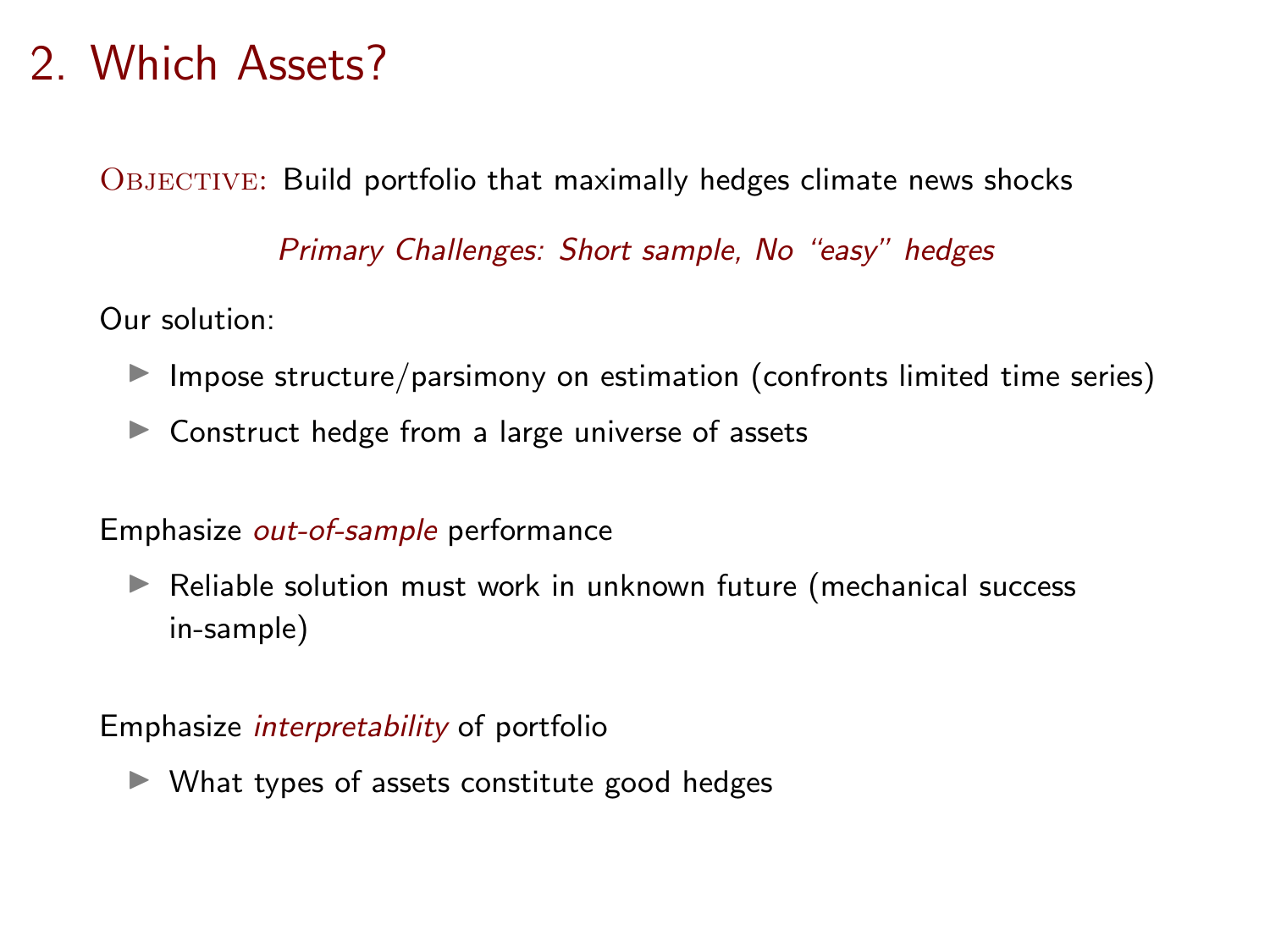#### 2. Which Assets? Econometric Methodology.



Define a simple asset pricing model:

- $\triangleright$   $CC_t$  : climate change factor defined as AR(1) innovation in new index
- $\blacktriangleright$   $v_t$ : p other (tradable or non-tradable) risk factors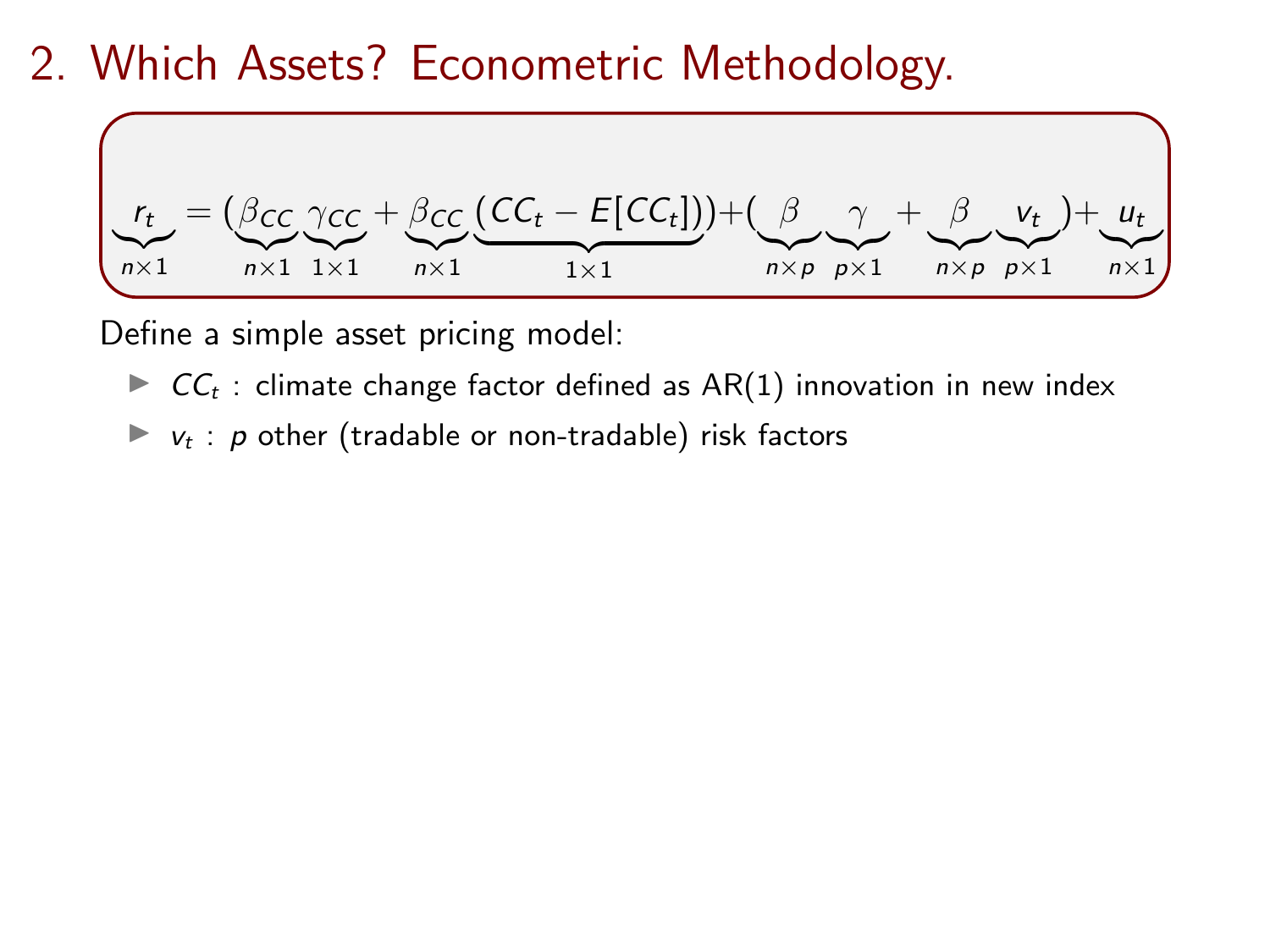#### 2. Which Assets? Econometric Methodology.



Define a simple asset pricing model:

- $\triangleright$  CC<sub>t</sub>: climate change factor defined as AR(1) innovation in new index
- $\blacktriangleright$   $v_t$  : p other (tradable or non-tradable) risk factors

Want: Hedge portfolio with unit exposure to  $\mathit{CC}_t$ , zero to all other factors  $\rightarrow$  Mimicking portfolio regressions  $+$  time varying risk exposures

$$
CC_t = \xi + w' Z'_{t-1} r_t + e_t
$$

 $\blacktriangleright$   $Z_t$  : a vector of individual firm level characteristics at t

 $\blacktriangleright$   $r_t$  : a vector of individual firm level return at t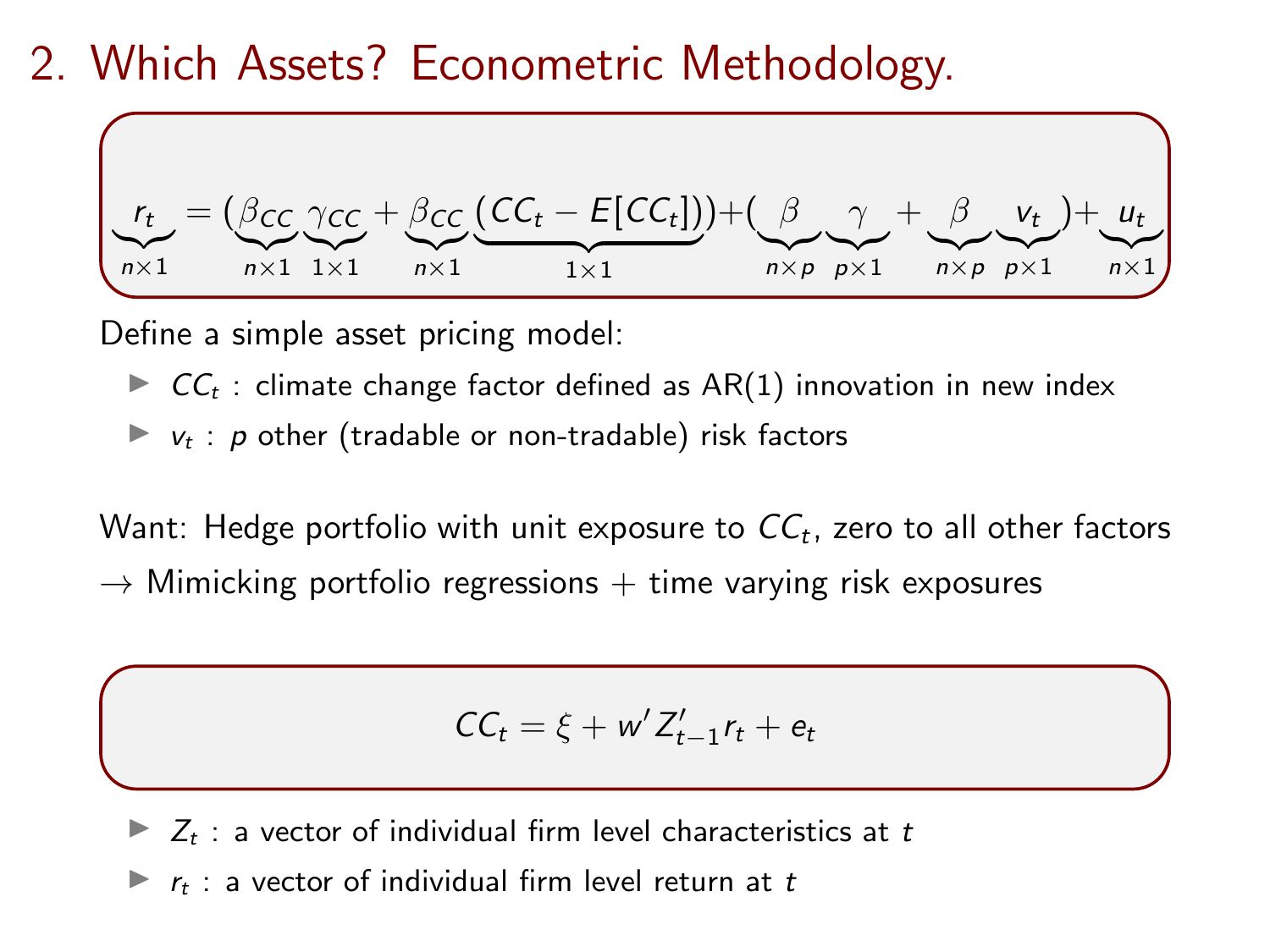# 2. Which Assets? Econometric Methodology.

#### Two-step Estimation Approach to Construct Hedge Portfolio

Step 1: Form characteristic-sorted portfolio using market characteristics (Size, B/M) and environmental characteristics (MSCI Score, Sustainalytics Score)

STEP 2: Mimicking portfolio regression of  $CC<sub>t</sub>$  on characteristic-sorted portfolio  $Z'_{t-1}$ r<sub>t</sub>

$$
CC_t = \xi + w' Z'_{t-1} r_t + e_t
$$

The fitted value  $\hat{w}' Z_{t-1}' r_t$  is time series of returns to hedging portfolio of climate news shocks

#### $\star$

Given historical (time t) estimates of w and current (time t) firm chars, now feasible to construct out-of-sample hedge of time  $t + 1$  climate news

#### $\star$

Can study which stocks the portfolios buys and sells at each  $t$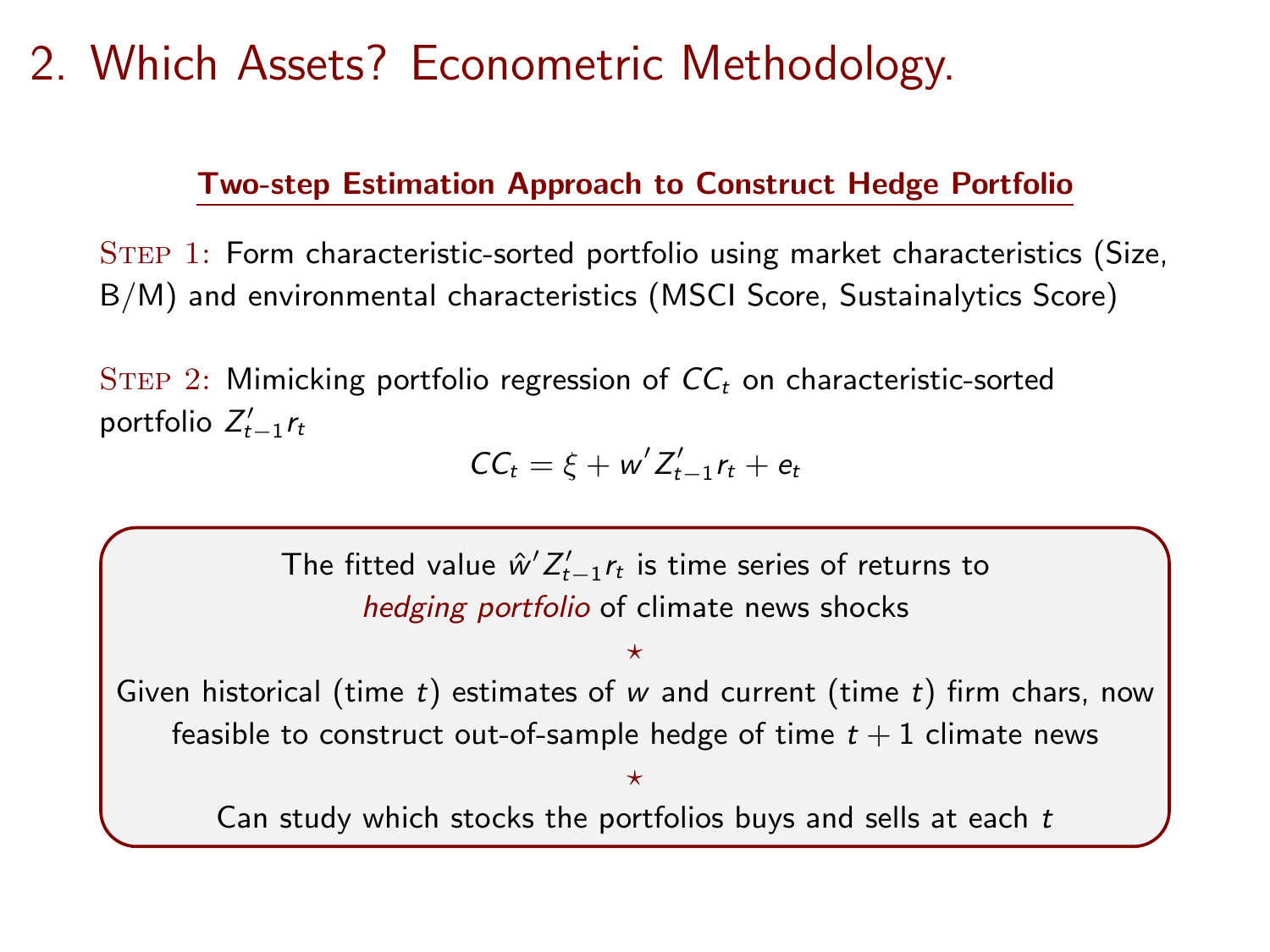#### Data

- ▶ Firm-Level Climate Exposures: Environmental Score
	- $\triangleright$  MSCI (EX KLD): aggregates 23 environment assessment criteria (e.g., "Carbon Emissions," "Energy Efficiency")
	- $\triangleright$  SUSTAINALYTICS: aggregates environmental sustainability scores in 59 categories (e.g., "Waste Reduction," "Low Carbon Intensity")
	- $\blacktriangleright$  Substantial within-industry variation.
	- $\triangleright$  Use both absolute and cross-sectionally ranked measures
	- $\blacktriangleright$  Recently: Many more measures of firm-level risk exposure
- $\triangleright$  Stock return and Characteristics : CRSP/Compustat
- Period : September 2009 to December 2016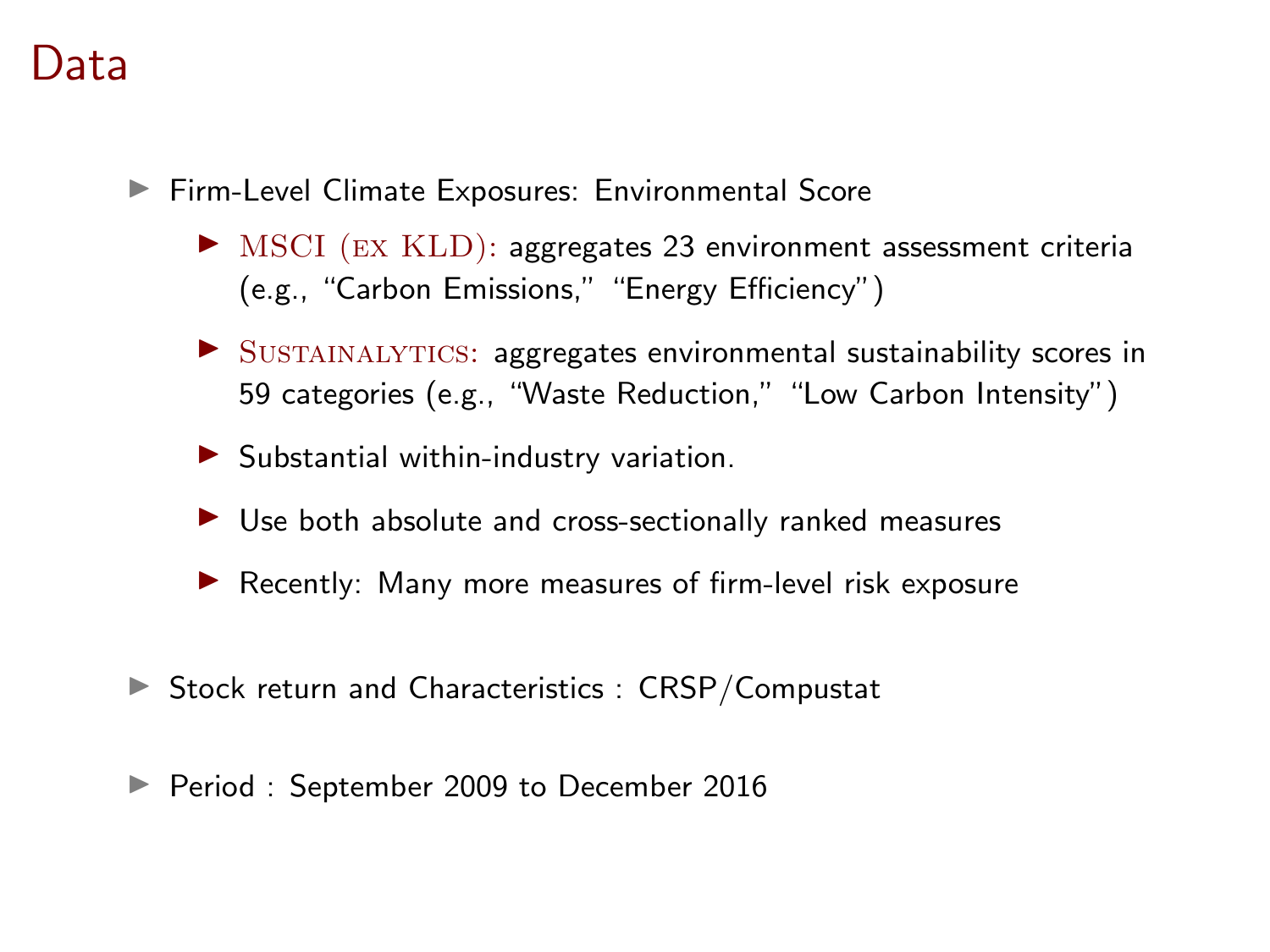#### Results

#### Full-Sample Regression : WSJ Climate Change News Index

|                                  | (1)        | (2)        | (3)       | (4)        | (5)      |
|----------------------------------|------------|------------|-----------|------------|----------|
| $Z_{t-1}$ SUS $A'$ <sub>rt</sub> | $1.416***$ |            |           |            |          |
|                                  | (0.436)    |            |           |            |          |
| $Z_{t-1}^{SUS-R}$ <sub>rt</sub>  |            | 67.789***  |           |            |          |
|                                  |            | (17.834)   |           |            |          |
| $Z_{t-1}^{MSCI-A'}$ rt           |            |            | 12.658*   |            |          |
|                                  |            |            | (6.849)   |            |          |
|                                  |            |            |           |            |          |
| $z_{t-1}^{MSCI.R'}$              |            |            |           | 53.743*    |          |
|                                  |            |            |           | (27.401)   |          |
| $r^{XLE}_*$                      |            |            |           |            | 0.085    |
|                                  |            |            |           |            | (0.810)  |
| $r_t^{PBD}$                      |            |            |           |            | 0.208    |
|                                  |            |            |           |            | (0.630)  |
| $z_{t-1}^{HML'}$ rt              | 1.221      | 2.309      | $-5.862$  | $-5.941$   | $-6.772$ |
|                                  | (7.019)    | (6.873)    | (6.878)   | (6.858)    | (8.093)  |
| $z_{t-1}^{SIZE'}$ r <sub>t</sub> | $-5.680**$ | $-6.034**$ | $-5.511*$ | $-5.459**$ | $-2.765$ |
|                                  | (2.350)    | (2.289)    | (2.773)   | (2.696)    | (2.474)  |
|                                  |            |            |           |            |          |
| $Z_{t-1}^{MKT'}$ $r_t$           | 0.783      | 0.789      | 0.841     | 0.789      | 0.091    |
|                                  | (0.642)    | (0.628)    | (0.692)   | (0.680)    | (1.285)  |
| Constant                         | 2.894      | 2.673      | 4.659*    | 4.891*     | 5.959**  |
|                                  | (2.681)    | (2.613)    | (2.700)   | (2.669)    | (2.897)  |
| R-Squared                        | 0.153      | 0.187      | 0.083     | 0.088      | 0.047    |
| N                                | 88         | 88         | 88        | 88         | 88       |

- $\blacktriangleright$  Portfolios based on the Sustainaltyics E-Scores hedge 19% of the in-sample variation in climate news
- $\blacktriangleright$  Outperforms hedges based on XLE and PBD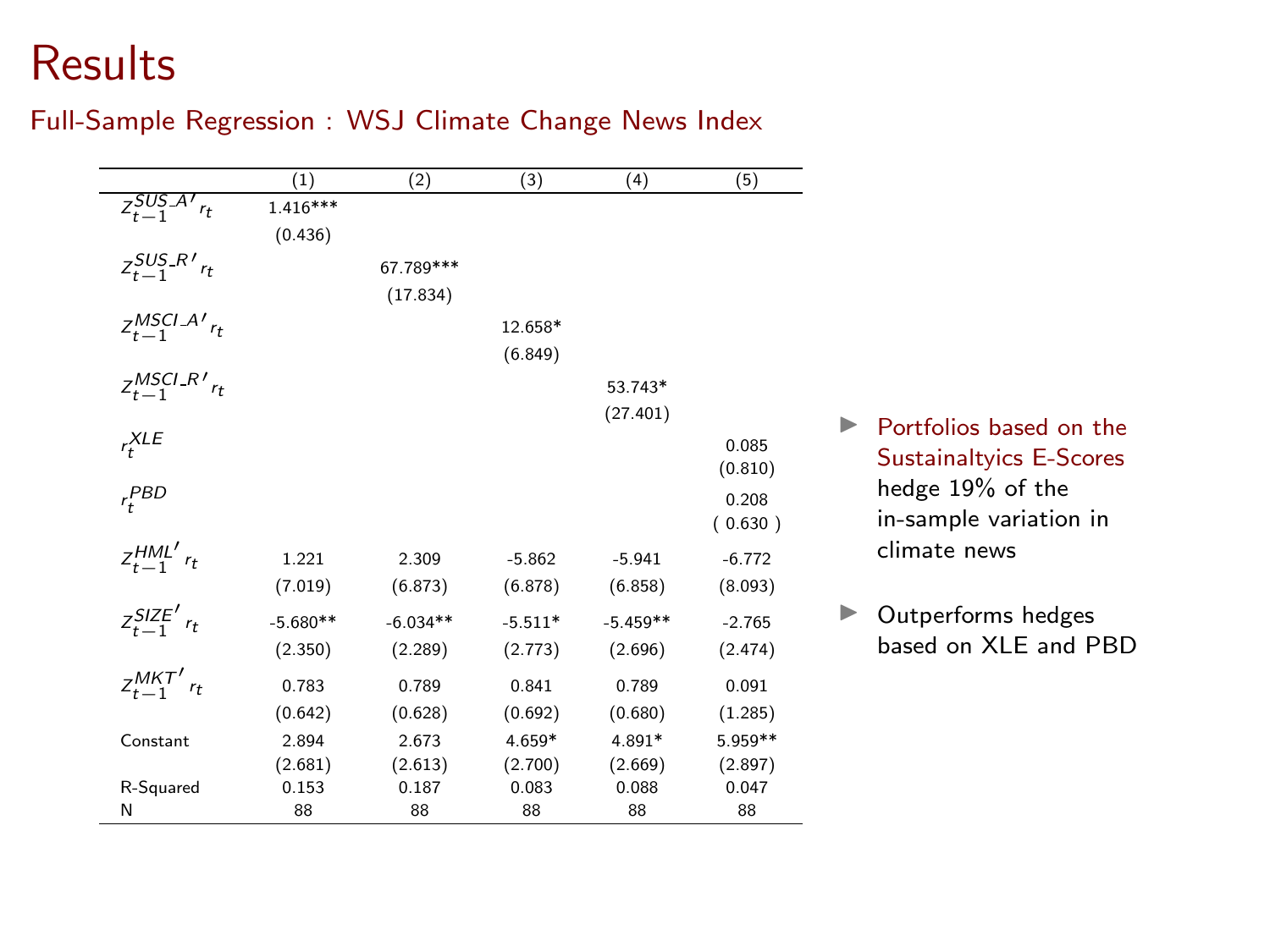#### How Closely Does Hedge Portfolio Track Climate Change News? Out-of-sample evaluation : WSJ Climate Change News Index